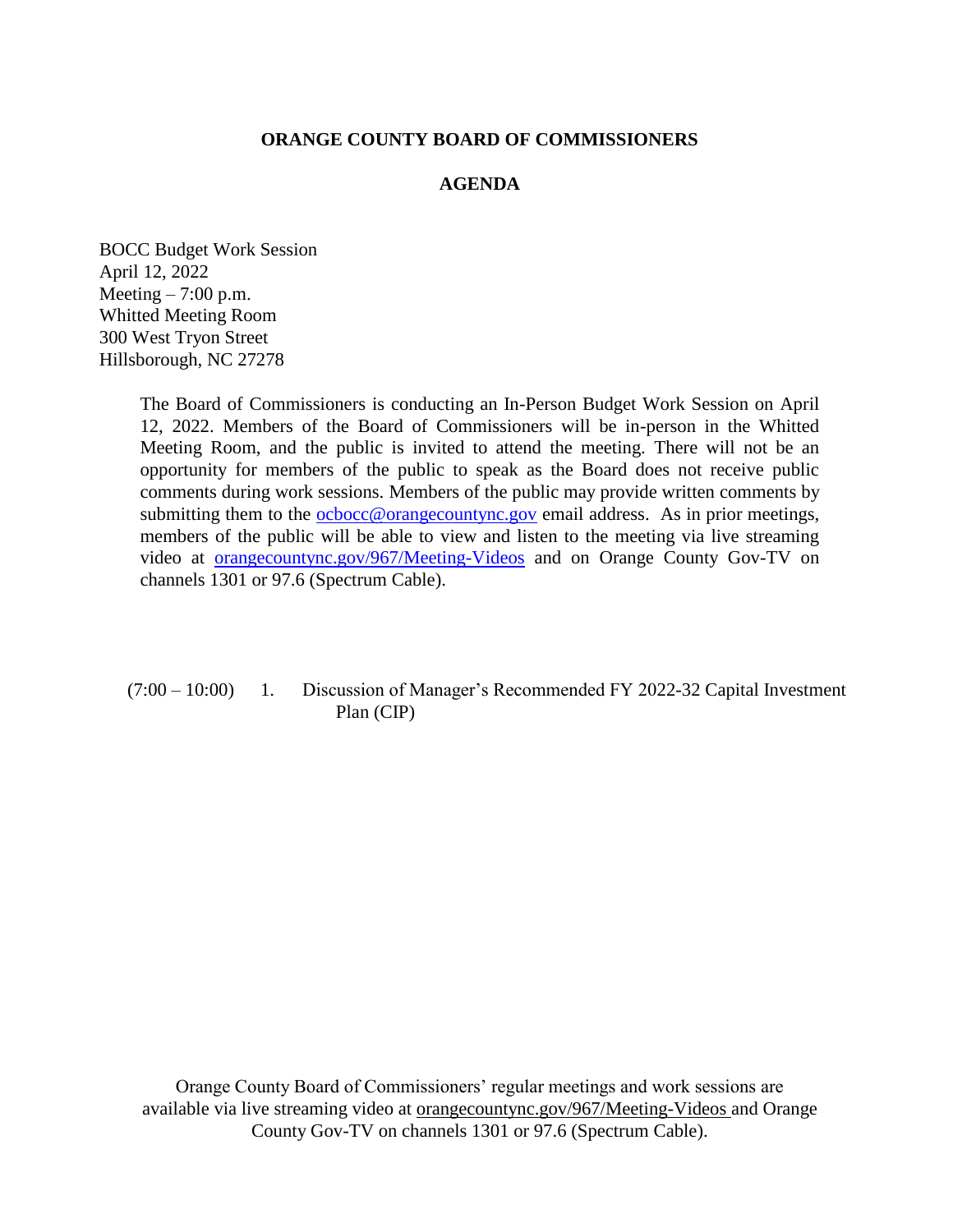# **ORANGE COUNTY BOARD OF COMMISSIONERS**

### **ACTION AGENDA ITEM ABSTRACT Meeting Date:** April 12, 2022

**Action Agenda Item No.** 1

**SUBJECT:** Discussion of Manager's Recommended FY 2022-32 Capital Investment Plan (CIP)

**DEPARTMENT:** County Manager and Finance and Administrative Services

Attachment A: Overall CIP Summary, County CIP Projects Summary, and Proprietary CIP Projects Summary

*Previously Provided Under Separate Cover – Also Available Online: Manager Recommended FY2022-32 County Capital Investment Plan*  http://www.co.orange.nc.us/Archive.aspx? AMID=60

# **ATTACHMENT(S): INFORMATION CONTACT:**

 Bonnie Hammersley, (919) 245-2300 Travis Myren, (919) 245-2308 Gary Donaldson, (919) 245-2453 Rebecca Crawford, (919) 245-2152 Kirk Vaughn, (919) 245-2153

**PURPOSE:** To discuss the Manager's Recommended FY 2022-32 Capital Investment Plan.

 $\overline{a}$ 

**BACKGROUND:** Each year, the County produces a Capital Investment Plan (CIP) that establishes a budget planning guide related to capital needs for the County and Schools. The CIP has been enhanced to provide specific enumeration of project funding in years 6-10 as well. The 10-Year CIP is evaluated annually to include year-to-year changes in priorities, needs, and available resources. Approval of the CIP commits the County to the first year funding only of the capital projects; all other years are used as a planning tool and serves as a financial plan

# **Capital Investment Plan – Overview**

The FY 2022-32 CIP includes County Projects, School Projects, and Proprietary Projects. The School Projects include Chapel Hill-Carrboro City Schools, Orange County Schools, and Durham Technical Community College – Orange County Campus projects. The Proprietary Projects include Water and Sewer, Solid Waste Enterprise Fund, and Sportsplex projects.

The CIP has been prepared anticipating moderate economic growth of approximately 2% in property tax growth and 4% in sales tax growth annually over the next ten years. The CIP will rely substantially on debt financing to fund the projects and these required debt amounts are fully integrated in the County's Long-Term Debt Model (page 24 provides a bar chart of the ten year funding plan).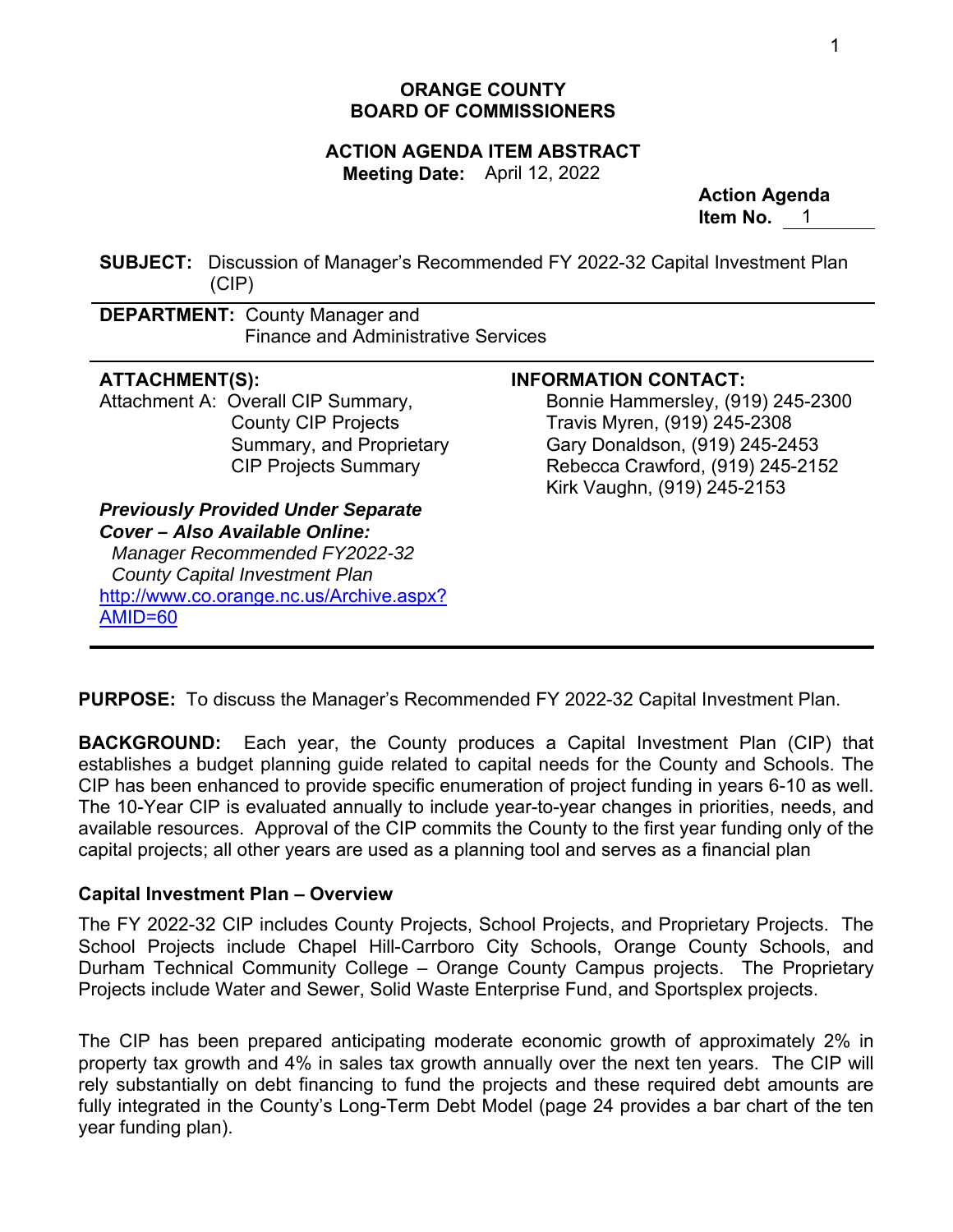The meeting discussion will focus on County and Proprietary CIP projects. Note: Page numbers are referenced below as they appear in the CIP document. See Attachment A for the Overall CIP Summary (page 20), County CIP Projects Summary (page 32), and the Proprietary CIP Summaries (page 25). Discussion of the Schools CIP projects is scheduled for the May 12, 2022 Budget Work Session. The Orange County Campus - Durham Technical Community College new academic building project will also be discussed at the May 26, 2022 meeting.

Discussion at this meeting will also be directed to the Debt Service and Debt Capacity – General Fund (page 133), the Water and Sewer Debt Service requirements paid with Article 46 Quarter Cent Sales Tax proceeds (page 134), and Debt Service requirements for Solid Waste (page 135) and Sportsplex (page 136).

**FINANCIAL IMPACT:** There is no immediate financial impact associated with discussion of the FY 2022-32 Capital Investment Plan. It is a long-range financial planning tool with a financial impact in FY 2022-23, if the first year of the CIP is approved by the Board of County Commissioners with the adoption of the Annual Budget.

**SOCIAL JUSTICE IMPACT:** There is no Orange County Social Justice Goal impact associated with discussion of this item.

**ENVIRONMENTAL IMPACT:** There are no Orange County Environmental Responsibility Goal impacts associated with discussion of this item.

**RECOMMENDATION(S):** The Manager recommends the Board review and discuss the Manager's Recommended FY 2022-32 Capital Investment Plan and provide direction to staff.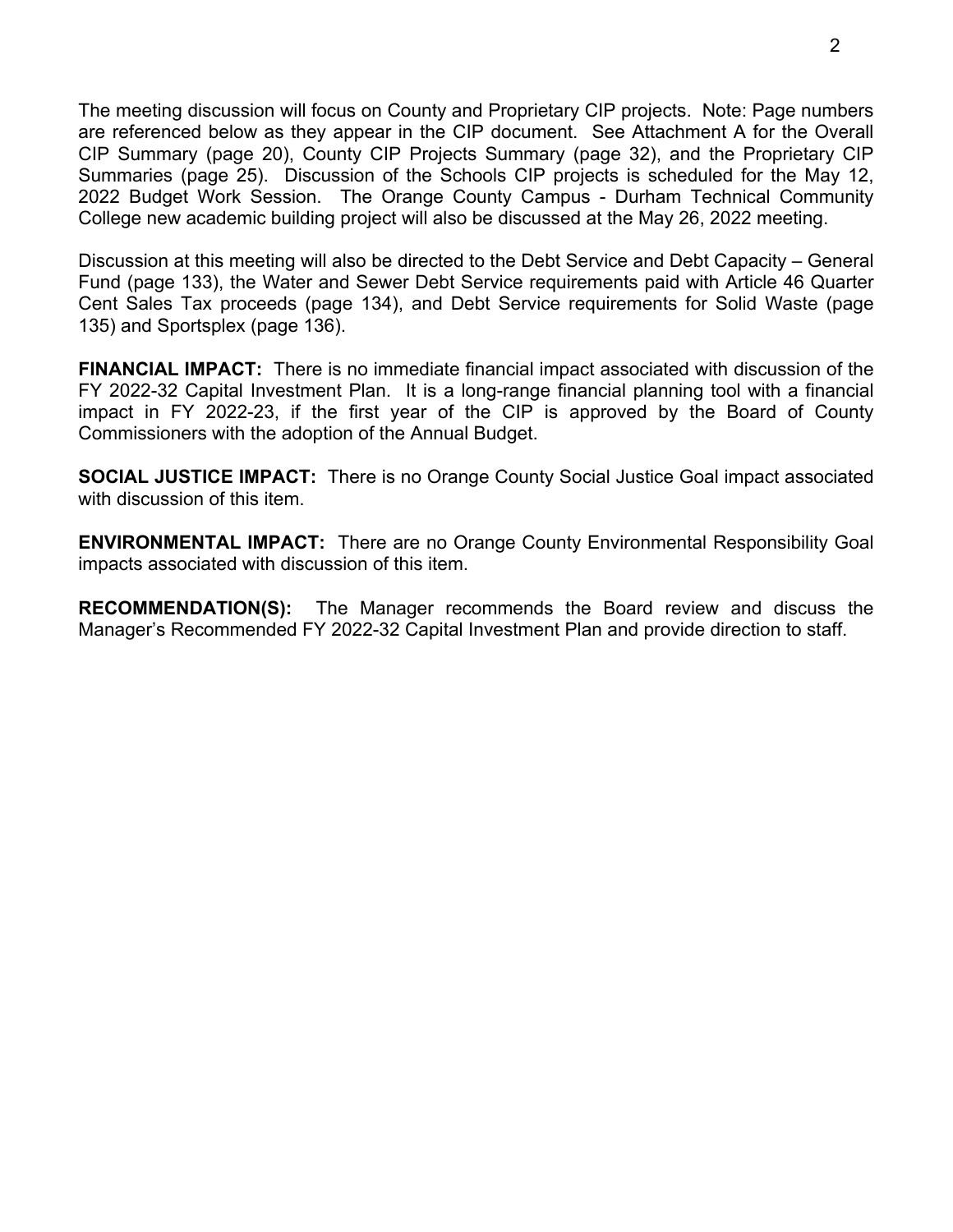#### Attachment A $\mathsf{A}$  3

# **Orange County Capital Investment Plan ‐ Plan Summary ‐ RECOMMEND**

**Fiscal Years 2022‐32**

|                                                  | Current            | Year 1             | Year 2               | Year 3             | Year 4                | Year 5                   | Year 6             | Year 7                                      | Year 8               | Year 9             | Year 10               | Ten          |
|--------------------------------------------------|--------------------|--------------------|----------------------|--------------------|-----------------------|--------------------------|--------------------|---------------------------------------------|----------------------|--------------------|-----------------------|--------------|
|                                                  | <b>Fiscal Year</b> | <b>Fiscal Year</b> | <b>Fiscal Year</b>   | <b>Fiscal Year</b> | <b>Fiscal Year</b>    | <b>Fiscal Year</b>       | <b>Fiscal Year</b> | <b>Fiscal Year</b>                          | <b>Fiscal Year</b>   | <b>Fiscal Year</b> | <b>Fiscal Year</b>    | Year         |
| <b>Appropriations</b>                            | 2021-22            | 2022-23            | 2023-24              | 2024-25            | 2025-26               | 2026-27                  | 2027-28            | 2028-29                                     | 2029-30              | 2030-31            | 2031-32               | <b>Total</b> |
| County                                           | 19,867,450         | 10,872,009         | 16,620,121           | 8,860,610          |                       | 10,905,521 17,758,433    |                    | 7,777,446 16,779,310                        | 16,815,653           | 8,305,104          | 14,915,720            | 129,609,927  |
| Proprietary                                      |                    |                    |                      |                    |                       |                          |                    |                                             |                      |                    |                       |              |
| <b>Solid Waste</b>                               | 3,136,311          | 722,363            | 2,216,757            | 3,095,077          | 2,057,822             | 2,120,692                | 776,001            | 440,423                                     | 1,434,803            | 528,976            | 2,022,097             | 15,415,011   |
| Sportsplex                                       | 405,000            | 520.000            | 1,000,000            | 1,105,000          | 775,000               | 380,000                  | 200,000            | 155,000                                     | 150,000              | 105,000            | 250,000               | 4,640,000    |
| <b>Water &amp; Sewer Utilities</b>               | 1,350,000          |                    |                      | 945,000            |                       |                          |                    |                                             |                      |                    |                       | 945,000      |
| <b>Proprietary Total</b>                         | 4,891,311          | 1,242,363          | 3,216,757            | 5,145,077          | 2,832,822             | 2,500,692                | 976,001            | 595,423                                     | 1,584,803            | 633,976            | 2,272,097             | 21,000,011   |
| <b>School</b>                                    |                    |                    |                      |                    |                       |                          |                    |                                             |                      |                    |                       |              |
| <b>Bond Referendum</b>                           |                    |                    |                      |                    |                       | 45,000,000               |                    | 45,000,000                                  |                      | 40,000,000         |                       | 130,000,000  |
| <b>Chapel Hill-Carrboro City Schools</b>         | 8,318,268          | 18,306,236         | 29,091,764           | 6,702,749          | 6,811,093             | 6,922,701                | 7,037,683          | 7,156,151                                   | 7,278,223            | 7,404,020          | 7,533,668             | 104,244,288  |
| <b>Orange County Schools</b>                     | 19,186,596         | 9,707,923          | 15,035,593           | 4,401,872          | 4,473,024             | 4,546,320                | 4,621,832          | 4,699,633                                   | 4,779,801            | 4,862,415          | 4,947,558             | 62,075,971   |
| <b>Durham Tech Community College</b>             |                    | 500,000            | 10,500,000           |                    |                       |                          |                    |                                             |                      |                    |                       | 11,000,000   |
| <b>School Total</b>                              | 27,504,864         | 28.514.159         | 54.627.357           |                    | 11.104.621 11.284.117 |                          |                    | 56,469,021 11,659,515 56,855,784            | 12.058.024           | 52.266.435         | 12.481.226            | 307.320.259  |
| <b>Appropriations Total</b>                      | 52,263,625         | 40,628,531         | 74,464,235           | 25,110,308         |                       |                          |                    | 25,022,460 76,728,146 20,412,962 74,230,517 | 30,458,480           | 61,205,515         | 29,669,043            | 457,930,197  |
| <b>Revenues/Funding Sources</b>                  |                    |                    |                      |                    |                       |                          |                    |                                             |                      |                    |                       |              |
| Article 46 Sales Tax Proceeds                    | 2,160,288          | 2,343,099          | 2,185,143            | 2,272,549          | 2,363,450             | 2,457,989                | 2,556,309          | 2,658,561                                   | 2,764,903            | 2,875,499          | 2,990,519             | 25,468,021   |
| Contributions from Other Infrastructure Partners | 50,000             | 62,500             |                      |                    |                       |                          | 237,550            | 3,830,600                                   | 15,000               | 98,000             |                       | 4,243,650    |
| <b>Debt Financing</b>                            | 17,425,027         |                    | 8,199,977 11,531,968 | 6,044,234          |                       | 8, 197, 171 14, 224, 948 | 5,006,411          |                                             | 9,629,597 14,267,168 |                    | 5,173,619 12,282,235  | 94,557,328   |
| Debt Financing - Article 46 Sales Tax            | 1,350,000          |                    |                      | 945,000            |                       |                          |                    |                                             |                      |                    |                       | 945,000      |
| Debt Financing - Bond Proceeds                   | 13,308,000         |                    |                      |                    |                       | 45,000,000               |                    | 45,000,000                                  |                      | 40,000,000         |                       | 130,000,000  |
| Debt Financing - Durham Tech                     |                    | 500,000            | 10,500,000           |                    |                       |                          |                    |                                             |                      |                    |                       | 11,000,000   |
| Debt Financing - School Improvements             | 10,774,222         | 23,310,706         | 39,039,860           | 5,629,718          | 5,418,313             | 5,508,678                | 5,600,852          | 5,694,869                                   | 5,790,767            | 5,888,582          | 5,988,353             | 107,870,698  |
| Debt Financing - Solid Waste                     | 2,540,307          |                    | 971,106              | 2,321,279          | 1,246,472             | 1,336,426                |                    |                                             | 615,258              |                    | 1,092,486             | 7,583,027    |
| Debt Financing - Sportsplex                      | 405,000            | 520,000            | 900,000              | 1,050,000          | 650,000               | 375,000                  | 150,000            | 25,000                                      | 150,000              | 50,000             | 125,000               | 3,995,000    |
| <b>Grant Funding</b>                             | 733,500            | 833,382            | 350,000              | 750,000            | 532,800               | 1,250,000                | 250,000            | 1,035,628                                   | 250,000              | 750,000            | 250,000               | 6,251,810    |
| <b>Lottery Proceeds</b>                          | 1,402,354          | 1,402,354          | 1,402,354            | 1,402,354          | 1,402,354             | 1,402,354                | 1,402,354          | 1,402,354                                   | 1,402,354            | 1,402,354          | 1,402,354             | 14,023,540   |
| <b>NCDEQ Reimbursment Fund</b>                   |                    |                    | 3,000,000            |                    |                       |                          |                    |                                             |                      |                    |                       | 3,000,000    |
| Partner Funding - County Capital                 |                    | 54,000             | 9,000                | 9,000              | 9,000                 | 9,000                    | 9,000              | 9,000                                       | 9,000                | 9,000              | 109,000               | 235,000      |
| <b>Register of Deeds Fees</b>                    | 80,000             | 80,000             | 80,000               | 80,000             | 80,000                | 80,000                   | 80,000             | 80,000                                      | 80,000               | 80,000             | 80,000                | 800,000      |
| Sale of Fixed Asset                              | 240,000            |                    |                      |                    |                       |                          |                    |                                             |                      |                    |                       |              |
| Solid Waste Funds                                | 356,004            | 722,363            | 1,245,651            | 773,798            | 811,350               | 784,266                  | 776,001            | 440,423                                     | 819,545              | 528,976            | 929,611               | 7,831,984    |
| Sportsplex Funds                                 |                    |                    | 100,000              | 55,000             | 125,000               | 5,000                    | 50,000             | 130,000                                     |                      | 55,000             | 125,000               | 645,000      |
| <b>Transfer from General Fund</b>                | 840,496            | 2,600,150          | 3,149,153            | 3,777,376          | 4,186,550             | 4,294,485                | 4,294,485          | 4,294,485                                   | 4,294,485            | 4,294,485          | 4,294,485             | 39,480,139   |
| <b>Transfer from Other Funds</b>                 | 598,427            |                    |                      |                    |                       |                          |                    |                                             |                      |                    |                       |              |
| <b>Revenues/Funding Sources Total</b>            | 52,263,625         | 40,628,531         | 74,464,235           | 25,110,308         |                       |                          |                    | 25,022,460 76,728,146 20,412,962 74,230,517 | 30,458,480           |                    | 61,205,515 29,669,043 | 457,930,197  |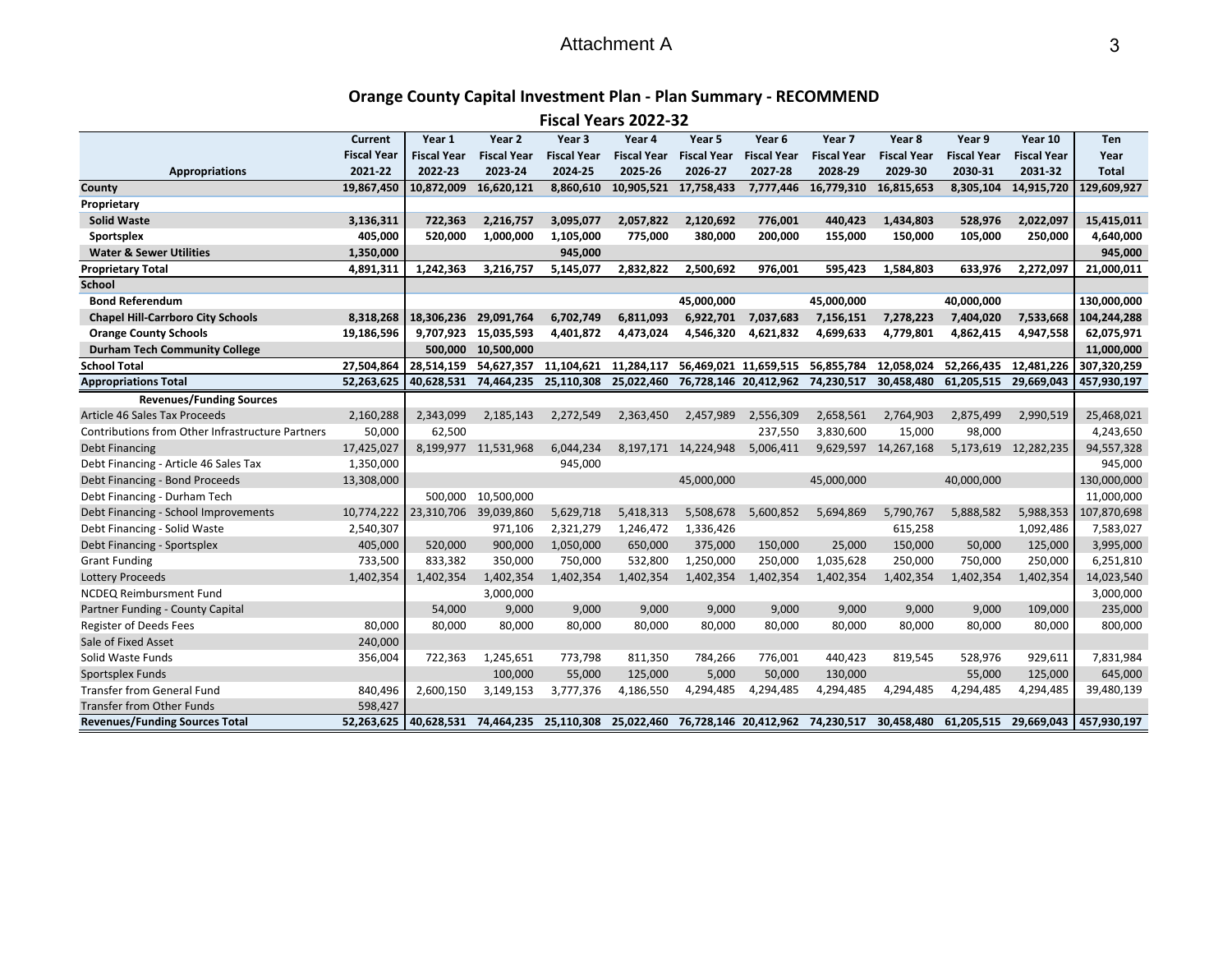#### **County Capital Project Summary ‐ RECOMMEND**

**Fiscal Years 2022‐32**

|                                                                                   | Current                       | Year 1                | Year 2             | Year 3             | Year 4                          | Year 5             | Year 6             | Year 7                          | Year 8             | Year 9             | Year 10            | Ten                              |
|-----------------------------------------------------------------------------------|-------------------------------|-----------------------|--------------------|--------------------|---------------------------------|--------------------|--------------------|---------------------------------|--------------------|--------------------|--------------------|----------------------------------|
|                                                                                   | <b>Fiscal Year</b><br>2021-22 | <b>Fiscal Year</b>    | <b>Fiscal Year</b> | <b>Fiscal Year</b> | <b>Fiscal Year</b>              | <b>Fiscal Year</b> | <b>Fiscal Year</b> | <b>Fiscal Year</b>              | <b>Fiscal Year</b> | <b>Fiscal Year</b> | <b>Fiscal Year</b> | Year                             |
| <b>Appropriations</b>                                                             |                               | 2022-23               | 2023-24            | 2024-25            | 2025-26                         | 2026-27            | 2027-28            | 2028-29                         | 2029-30            | 2030-31            | 2031-32            | <b>Total</b>                     |
| 911 Computer Aided Dispatch (CAD) and Records Management System (RMS) Replacement |                               |                       |                    | 600,000            |                                 |                    |                    |                                 |                    |                    |                    | 600,000                          |
| <b>Bingham Park</b>                                                               |                               |                       |                    |                    |                                 |                    |                    |                                 |                    |                    | 475,075            | 475,075                          |
| <b>Blackwood Farm Park</b>                                                        | 15,000                        | 310,000               | 775,000            | 155,000            |                                 |                    |                    |                                 |                    | 99,000             | 990,000            | 2,329,000                        |
| Cedar Grove Community Center                                                      |                               |                       | 422,000            |                    |                                 |                    |                    |                                 |                    |                    | 161,685            | 583,685                          |
| Cedar Grove Park, Phase II                                                        |                               |                       | 522,500            |                    |                                 |                    |                    |                                 | 95,052             | 950,523            |                    | 1,568,075                        |
| Climate Change Mitigation Project                                                 | 536,645                       | 550,150               | 561,153            | 572,376            | 616,550                         | 629,298            | 642,314            | 655,605                         | 706,219            | 720,817            | 735,721            | 6,390,203                        |
| <b>Communication System Improvements</b>                                          | 160,308                       | 210,000               | 220,500            | 231,525            | 243,101                         |                    |                    |                                 |                    |                    |                    | 905,126                          |
| <b>Conservation Easements</b>                                                     |                               | 1,000,000             |                    | 1,000,000          |                                 | 1,000,000          |                    | 1,000,000                       |                    | 1,000,000          |                    | 5,000,000                        |
| <b>Court Street Annex</b>                                                         |                               | 160,000               |                    |                    |                                 |                    |                    |                                 |                    |                    |                    | 160,000                          |
| <b>Emergency Services Substations</b>                                             | 2,600,000                     | 410,000               | 3,600,000          |                    | 300,000                         | 3,600,000          |                    | 900,000                         | 4,100,000          |                    |                    | 12,910,000                       |
| Facility Accessibility, Safety and Security Improvements                          | 368,200                       | 1,240,435             | 566,304            | 1,656,988          | 34,676                          | 75,600             | 729,658            | 747,716                         | 250,726            | 148,128            | 628,182            | 6,078,413                        |
| <b>Fairview Park Improvements</b>                                                 |                               |                       | 3,000,000          |                    |                                 | 178,153            | 1,781,530          |                                 |                    |                    |                    | 4,959,683                        |
| <b>Generator Projects</b>                                                         |                               | 240,000               |                    |                    |                                 |                    |                    |                                 |                    |                    |                    | 240,000                          |
| Historic Courthouse Square - Building and Grounds Improvements                    | 40,000                        |                       |                    |                    | 570,000                         |                    |                    |                                 |                    |                    |                    | 570,000                          |
| Hollow Rock Nature Park (New Hope Preserve)                                       |                               |                       |                    |                    |                                 |                    |                    |                                 | 30,000             | 196,000            |                    | 226,000                          |
| <b>HVAC Projects</b>                                                              | 540,000                       | 109,000               | 673,800            | 226,200            | 1,241,000                       | 248,400            | 50,000             | 65,000                          | 197,000            | 293,000            | 913,000            | 4,016,400                        |
| Information Technologies Governance Council Initiatives                           | 500,000                       |                       | 500,000            |                    | 500,000                         |                    | 500,000            |                                 | 500,000            |                    | 500,000            | 2,500,000                        |
| Information Technologies Infrastructure                                           | 1,164,000                     | 1,281,556             | 644,990            | 698,868            | 910,102                         | 877,000            | 897,000            | 907,000                         | 917,000            | 927,000            | 937,000            | 8,997,516                        |
| Justice Facility Improvements                                                     |                               | 225,000               |                    |                    |                                 |                    |                    |                                 |                    |                    |                    | 225,000                          |
| Lake Orange - Dam Rehabilitation                                                  | 896,180                       | 280,000               | 1,800,000          | 220,000            | 2,200,000                       |                    |                    |                                 |                    |                    |                    | 4,500,000                        |
| Lands Legacy Program                                                              | 500,000                       | 500,000               | 500,000            | 500,000            | 500,000                         | 500,000            | 500,000            | 500,000                         | 500,000            | 500,000            | 500,000            | 5,000,000                        |
| Little River Park, Phase II                                                       | 100,000                       | 125,000               |                    |                    |                                 |                    |                    | 60,000                          |                    |                    |                    | 185,000                          |
| Main Branch Library Remodel                                                       |                               |                       |                    |                    |                                 |                    |                    |                                 | 100,000            | 1,100,000          |                    | 1,200,000                        |
| <b>Major Plumbing Repairs</b>                                                     |                               |                       |                    |                    | 220,000                         | 2,208,000          |                    |                                 |                    |                    |                    | 2,428,000                        |
| Millhouse Road Park                                                               |                               |                       |                    |                    |                                 |                    | 475,100            | 7,601,200                       |                    |                    |                    | 8,076,300                        |
| Mountains to Sea Trail                                                            | 181,000                       |                       | 100,000            |                    |                                 |                    |                    | 693,000                         |                    |                    |                    | 793,000                          |
| Neuse River (Falls Lake) Rules - Nutrient Management                              | 175,000                       | 175,000               | 175,000            | 175,000            | 175,000                         | 175,000            |                    |                                 |                    |                    |                    | 875,000                          |
| Northeast District Park                                                           |                               |                       |                    |                    |                                 |                    |                    |                                 |                    |                    | 415,690            | 415,690                          |
| <b>OCTS Maintenance Shop</b>                                                      |                               | 61,502                |                    |                    |                                 |                    |                    |                                 |                    |                    |                    | 61,502                           |
| Orange County Radio/Paging Systems Upgrade                                        |                               | 440,195               | 768,000            | 768,000            | 768,000                         | 768,000            |                    |                                 |                    |                    |                    | 3,512,195                        |
| Orange County Southern Branch Library                                             | 8,681,605                     |                       |                    |                    |                                 |                    |                    |                                 |                    |                    |                    |                                  |
| Parking Lot Improvments                                                           | 30,000                        | 15,000                | 30,000             | 15,000             | 30,000                          | 30,000             | 30,000             | 30,000                          | 30,000             | 180,000            | 1,530,000          | 1,920,000                        |
| Parks and Recreation Facility Renovations, Repairs, and Safety Improvements       | 180,000                       | 180,000               | 180,000            | 180,000            | 180,000                         | 180,000            | 180,000            | 180,000                         | 180,000            | 180,000            | 180,000            | 1,800,000                        |
| Passmore Center Renovation                                                        |                               |                       |                    |                    |                                 |                    |                    |                                 |                    |                    | 175,000            | 175,000                          |
| Phillip Nick Waters Building Remediation                                          | 685,193                       |                       |                    |                    |                                 |                    |                    |                                 |                    |                    |                    |                                  |
| Phillip Nick Waters Building Remediation Phase 2                                  | 213,851                       | 550,000               |                    |                    |                                 |                    |                    |                                 |                    |                    |                    | 550,000                          |
| Piedmont Food Processing Center - Building Improvements                           | 140,000                       | 242,000               |                    |                    |                                 |                    |                    |                                 |                    |                    |                    | 242,000                          |
| <b>Register of Deeds Automation</b>                                               | 80,000                        | 80,000                | 80,000             | 80,000             | 80,000                          | 80,000             | 80,000             | 80,000                          | 80,000             | 80,000             | 80,000             | 800,000                          |
| Roofing and Building Façade Projects                                              | 98,700                        | 671,500               | 107,000            | 55,000             | 60,000                          | 71,300             | 153,940            | 1,202,250                       | 412,500            | 88,500             | 388,125            | 3,210,115                        |
| Soccer.com Soccer Center, Phase II                                                |                               |                       |                    |                    | 430,000                         | 5,344,600          |                    |                                 |                    |                    |                    | 5,774,600                        |
| Southern Orange Campus Expansion                                                  |                               |                       |                    |                    |                                 |                    |                    |                                 |                    | 300,000            | 5,185,000          | 5,485,000                        |
| <b>Sustainability Projects</b>                                                    | 50,000                        | 50,000                | 50,000             | 50,000             | 50,000                          | 50,000             | 50,000             | 50,000                          | 50,000             | 50,000             | 50,000             | 500,000                          |
| Twin Creeks Park and Educational Campus, Phase II                                 |                               |                       |                    |                    |                                 |                    |                    | 440,000                         | 7,560,000          |                    |                    | 8,000,000                        |
| Upper Eno Nature Preserve                                                         |                               |                       |                    |                    |                                 | 438,000            |                    |                                 |                    |                    |                    | 438,000                          |
| Vehicle Replacements                                                              | 1,333,341                     | 1,420,671             | 1,343,874          | 1,676,653          | 1,797,092                       | 1,305,082          | 1,707,904          | 1,667,539                       | 1,107,156          | 1,492,136          | 1,071,242          | 14,589,349                       |
| West Campus Office Building Renovation                                            | 598,427                       |                       |                    |                    |                                 |                    |                    |                                 |                    |                    |                    |                                  |
| <b>Whitted Building Campus</b>                                                    |                               | 345,000               |                    |                    |                                 |                    |                    |                                 |                    |                    |                    | 345,000                          |
| <b>Appropriations Total</b>                                                       | 19,867,450                    | 10,872,009 16,620,121 |                    |                    | 8,860,610 10,905,521 17,758,433 |                    |                    | 7,777,446 16,779,310 16,815,653 |                    |                    |                    | 8,305,104 14,915,720 129,609,927 |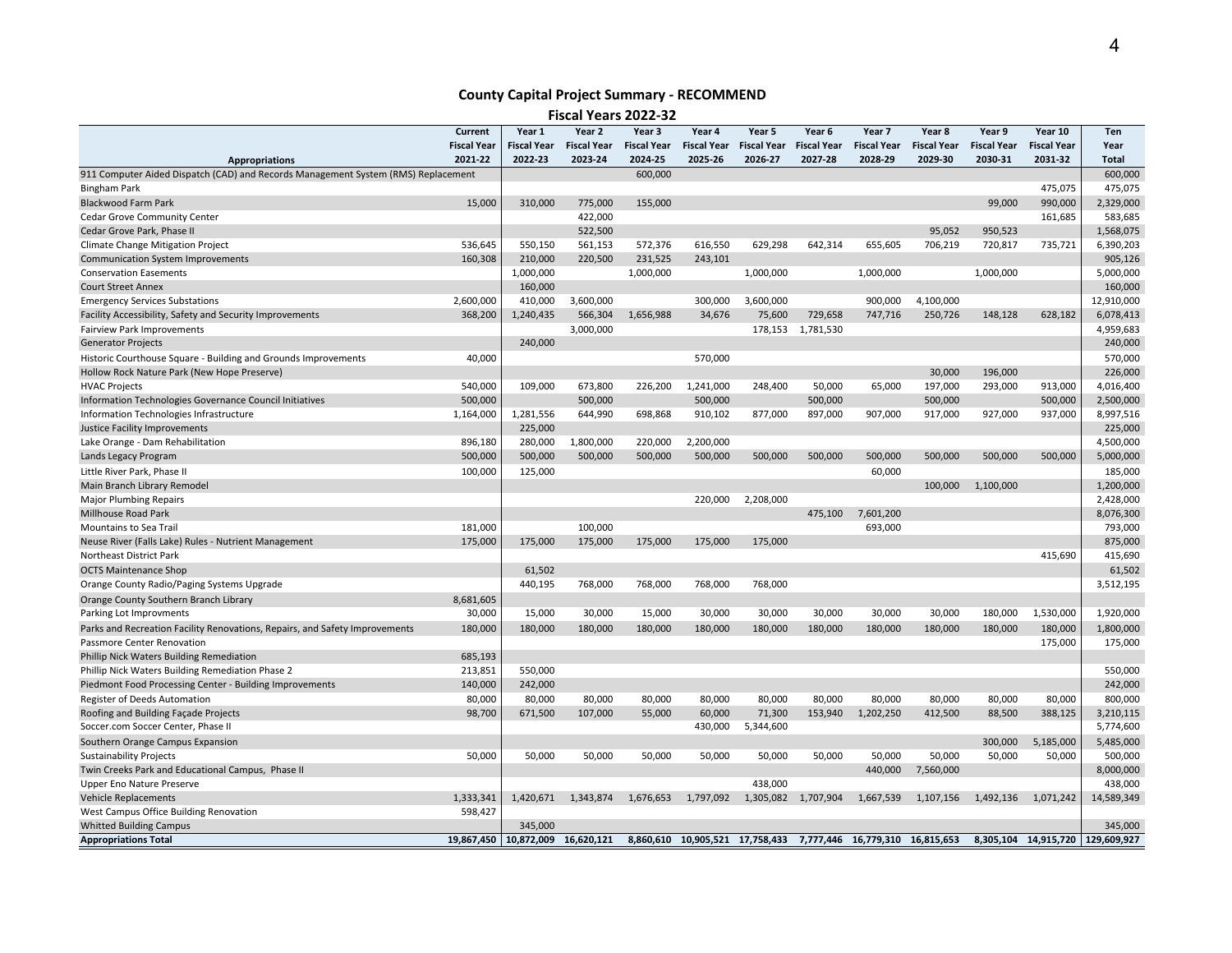| <b>Revenues/Funding Sources</b>                  |                         |           |            |           |            |            |           |                      |            |           |                          |            |
|--------------------------------------------------|-------------------------|-----------|------------|-----------|------------|------------|-----------|----------------------|------------|-----------|--------------------------|------------|
| Article 46 Sales Tax Proceeds                    | 140,000                 | 242,000   |            |           |            |            |           |                      |            |           |                          | 242,000    |
| Contributions from Other Infrastructure Partners | 50,000                  | 62,500    |            |           |            |            | 237.550   | 3,830,600            | 15,000     | 98,000    |                          | 4,243,650  |
| Debt Financing                                   | 17,425,027              | 8,199,977 | 11,531,968 | 6.044.234 | 8,197,171  | 14,224,948 | 5.006.411 | 9,629,597            | 14,267,168 | 5,173,619 | 12,282,235               | 94,557,328 |
| <b>Grant Funding</b>                             | 733,500                 | 833,382   | 350,000    | 750,000   | 532,800    | 1,250,000  | 250,000   | 1,035,628            | 250,000    | 750,000   | 250,000                  | 6,251,810  |
| <b>NCDEQ Reimbursment Fund</b>                   |                         |           | 3,000,000  |           |            |            |           |                      |            |           |                          | 3,000,000  |
| Partner Funding - County Capital                 |                         | 54,000    | 9,000      | 9,000     | 9,000      | 9,000      | 9,000     | 9,000                | 9,000      | 9,000     | 109,000                  | 235,000    |
| <b>Register of Deeds Fees</b>                    | 80,000                  | 80,000    | 80,000     | 80,000    | 80,000     | 80,000     | 80,000    | 80,000               | 80,000     | 80,000    | 80,000                   | 800,000    |
| Transfer from General Fund                       | 840,496                 | 1,400,150 | 1,649,153  | 1,977,376 | 2.086.550  | 2,194,485  | 2,194,485 | 2,194,485            | 2,194,485  | 2,194,485 | 2,194,485                | 20,280,139 |
| Transfer from Other Funds                        | 598,427                 |           |            |           |            |            |           |                      |            |           |                          |            |
| <b>Revenues/Funding Sources Total</b>            | 19.867.450   10.872.009 |           | 16.620.121 | 8,860,610 | 10,905,521 | 17,758,433 |           | 7,777,446 16,779,310 | 16,815,653 | 8,305,104 | 14,915,720   129,609,927 |            |